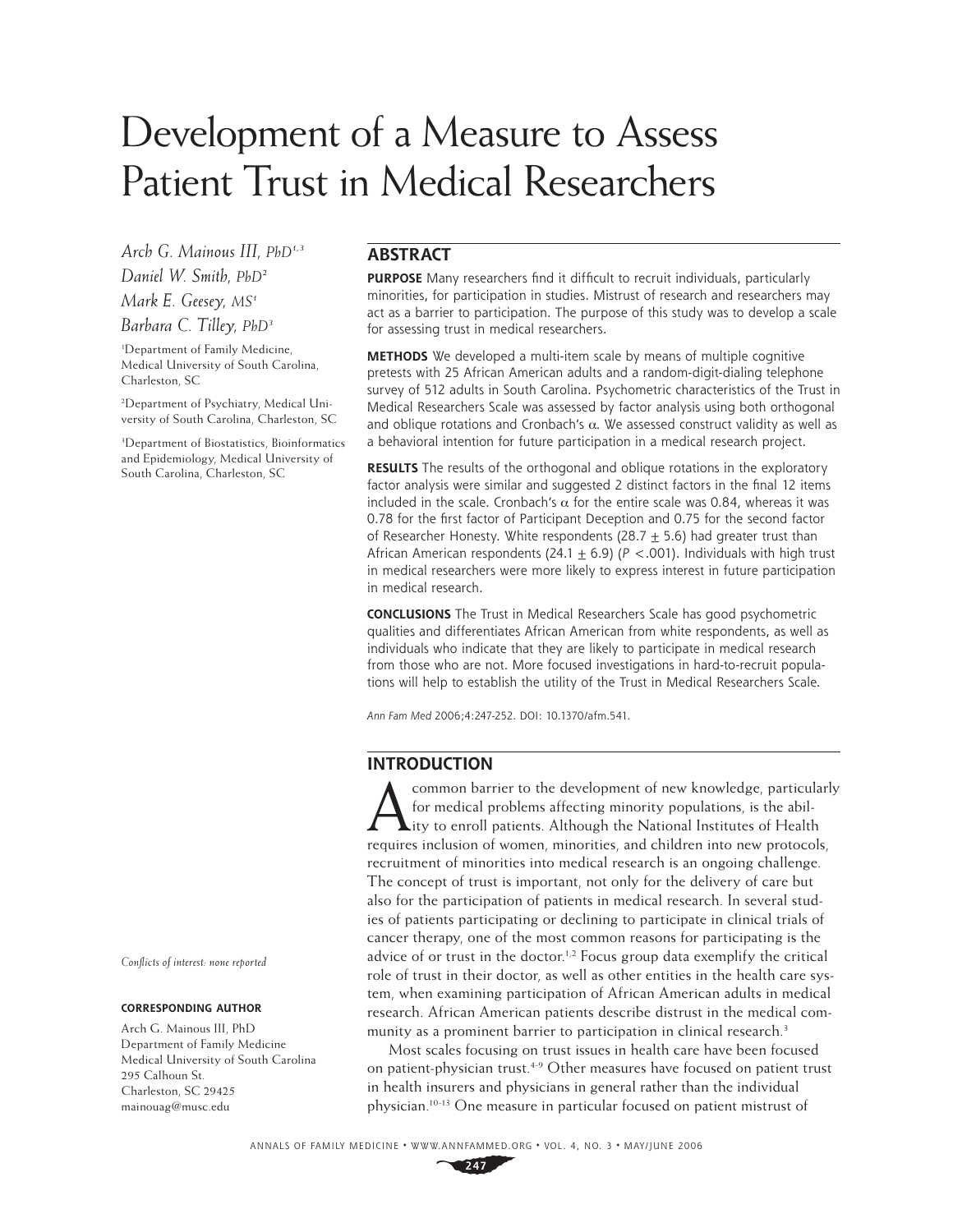hospitals.14 Consequently, although data suggest that some individuals and minority elders, in particular, have trust issues with multiple agents within the health care system, and that these issues may affect participation in medical research, there is currently no measure that allows for an assessment of trust in medical researchers.

By focusing on an individual's level of trust in medical researchers, it may be possible to identify communityspecific concerns about medical researchers and address those community-specific concerns in recruitment efforts. The purpose of this study was to develop a measure that will assess adults' trust in medical researchers.

# **METHODS**

The process involved in developing the measure included developing a conceptual model, creating potential items, evaluating those items in a cognitive pretest, and examining the psychometric characteristics of the items and the measure in the general population. We developed a conceptual model of trust based on a review of the limited theoretical literature in medical settings and the literature on trust in nonmedical settings. Several themes we investigated were a general fear of participation in medical research, mistrust of research personnel, and feelings that researchers act differently toward disadvantaged groups. Based on the psychometric data described below, this general grouping of constructs later focused on trust in medical researchers rather than the more general construct of trust in the medical research process.

## **Item Generation and Selection**

We used our conceptual model and data from a variety of studies appearing in the literature that have already been conducted on trust in medical research, particularly with African American respondents, to create initial categories of items. We examined items from existing scales to create an initial pool of 29 items for indepth pretesting. These items fell into 3 general theoretical dimensions: (1) fear of medical research, (2) mistrust of research personnel, and (3) perceived mistreatment of minority and disadvantaged respondents.

The items underwent a cognitive pretest of thinkaloud interviews with 25 African American volunteers (young adults and older adults) in South Carolina. Because the entire research team was white and other informal pretests of the items were conducted on white volunteers, we believed it was important to conduct think-aloud interviews with African Americans, particularly because African Americans have lower participation rates in medical research; it was not our intention to create scales for separate racial/ethnic groups. These interviews were conducted in 2 rounds with modi-

fications made to the items after each round. After these interviews and the subsequent modifications and deletion of some of the poorly understood items, a questionnaire of 27 candidate items was developed for evaluation in the general population test designed to provide psychometric information. Each item was answered on a 5-point Likert scale and scored accordingly  $(1 =$  strongly disagree,  $2 =$  disagree,  $3 =$  neutral,  $4 = \text{agree}, 5 = \text{strongly agree}.$  So that higher scores would always represent more trust in medical researchers, certain items were scored in reverse order.

## **Psychometric Evaluation**

In an effort to develop the measure and evaluate it psychometrically in a more generalized context, the Survey Research Unit of the Medical University of South Carolina was contracted to conduct a survey of adults (older than 18 years) living in South Carolina between March 2005 and June 2005. The survey design included a random-digit dialing technique to generate telephone numbers using the Genesys Sampling System. A sample of 6,300 randomly-generated numbers was restricted to area codes and prefixes associated with the state of South Carolina. Each number was called 5 times or until a terminal disposition code (eg, nonworking number, not a private residence, language barrier) was assigned. The interviewers identified themselves as calling from the Medical University of South Carolina and conducting a survey on trust in medical research. They asked to speak to an adult older than 18 years. Only 1 person was interviewed per household. The interview lasted approximately 20 minutes. More information regarding specific technical aspects of the survey administration can be obtained from the authors.

There were 512 respondents who completely or partially answered all the interview questions and 558 eligible respondents who refused, for a response rate of 47.8%. Because of the nature of the random-digit dialing design with computer selection of the numbers, no information was available on the nonresponders. Interview responses were entered into an electronic database directly by the interviewer as the respondent replied to questions. Appropriate range and logic checks were incorporated into the data entry process.

We conducted an initial examination of the descriptive characteristics of each of the potential items, including their distributions and variance. All the potential items showed sufficient distribution across the response categories to warrant inclusion in further analyses, although several exhibited bimodal distributions.

We conducted a series of analyses focusing on data-reduction techniques and psychometric properties of the scale using SAS 9.1 (SAS Institute, Cary, NC). We initially used a principal components analysis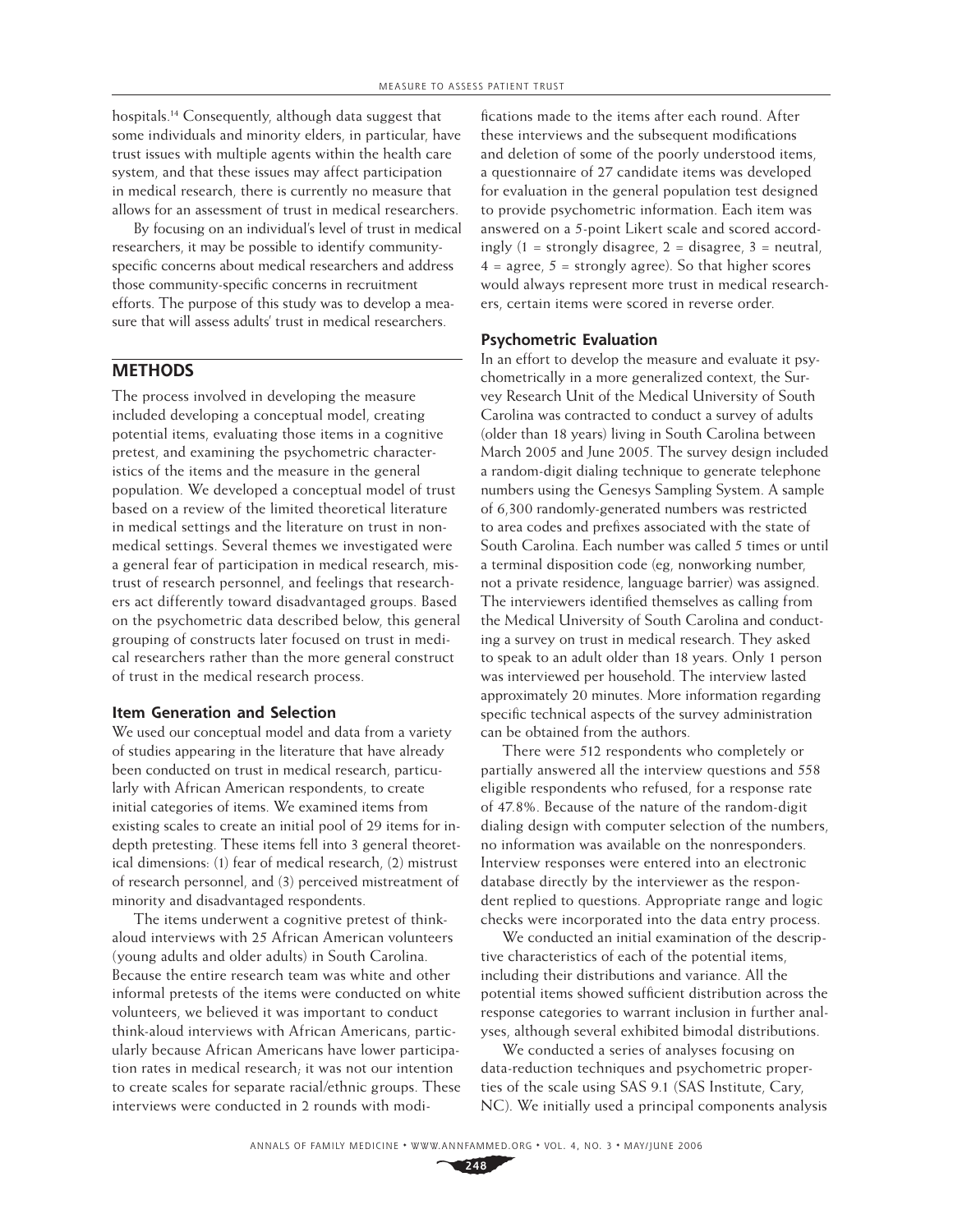of the 27 items to examine the latent dimensions of the scale and to reduce the number of items to only those that loaded with high loadings on a single factor. After we examined the unrotated factor matrix to determine loadings on 1 general latent dimension, we then rotated the factor structure by means of both an orthogonal rotation using a VARIMAX rotation and an oblique rotation using PROMAX, because of considerable conceptual overlap in the hypothesized dimensions. After reviewing the factor loadings, we again examined the items both mathematically and conceptually.

In this stage of the analysis, internal consistency of the scale was assessed through the use of Cronbach's coefficient  $\alpha$ . We examined the factors and the total group of items to determine whether the new measure of trust in medical researchers could be used to give a global score or subscale scores.

Concurrent validation suggesting initial evidence of construct validity was assessed by correlating the new measure with other measures of trust in health care system entities, as well as a global assessment of trust. The Trust in Health Insurer scale was asked of respondents who had medical health insurance.<sup>11</sup> The Trust in Physicians scale was asked of respondents who had a regular doctor.4 Finally, to determine the degree to which items on the new scale assessed a respondent's global sense of mistrust, we also administered 3 items from the Cynicism scale of the Minnesota Multiphasic Personality Inventory-2 (MMPI-2).<sup>15</sup> These 3 items were, "I think most people would lie to get ahead," "It is safer to trust nobody," and "Most people will use somewhat unfair means to get ahead in life." These true-false items were summed (range 0 to 3) to create an index of general suspiciousness, with higher scores reflecting greater mistrust and cynicism.

In an effort to gain an understanding of how the constructs of trust in medical researchers may affect participation in medical research, the following item regarding behavioral intention was assessed: "If you were approached by someone at the Medical University of South Carolina to participate in a study, how likely would you be to volunteer to participate in a study in the next 3 months?" This item was measured in terms of likely, somewhat likely, not likely, or not likely at all to participate.

We used *t* tests to examine scale scores by demographic characteristics and Pearson correlation analyses to compare the scores from the Trust in Medical Researchers Scale with these other scales and the single item about likelihood of volunteering for a medical research program. Because some of the additional scales used to establish construct validity were conditional on the respondent having a regular physician

or health insurance, analyses were conducted only for those respondents for whom we had a full set of data for those comparisons. Finally, we analyzed the Trust in Medical Researchers Scale with the likelihood of future participation in medical research. We investigated this relationship in 2 ways. First, we split the Trust in Medical Researchers Scale into low and high and the 4-category likelihood variable into likely or not likely and computed  $\chi^2$  analysis to examine its relationship. We also computed analyses of variance by using all 4 categories of the likelihood variable and leaving the Trust in Medical Researchers Scale as a continuous variable.

This study was approved by the Institutional Review Board of the Medical University of South Carolina.

# **RESULTS**

Of the 512 persons who responded to the telephone survey, 496 answered enough questions to be used for analyses. The racial distribution of the sample consisted of 354 white (71.4%), 116 African American (23.4%), 19 other (3.8%), and 7 unknown (1.4%). There were 165 men (33.3%), 328 women (66.1%), and 3 unknown (0.6%); 72 (14.5%) respondents had less than a high school education, and 279 (56.3%) had at least some college education.

Using data from the 400 respondents who answered all 27 of the initial questions to be evaluated for inclusion in the scale, the initial unrotated factor analysis based on principal components identified 12 items that loaded high on a single factor were retained  $(≥0.50)$ (Table 1). This single factor, with an eigenvalue greater than 1.0, was also identified through a scree test. Using data from the 448 respondents who answered all 12 of these questions, these 12 items were then subjected to orthogonal rotations using VARIMAX and oblique rotations of the factor matrix using PROMAX. The rotated factor matrix identified 2 primary factors. Table 1 presents the factor loadings for both the orthogonal and oblique rotations that show a high degree of similarity. Internal consistency, as measured by Cronbach's α, was high for the entire 12-item questionnaire ( $\alpha = 0.842$ ). For each of the 12 items on the scale, the item-to-total correlation ranged from 0.822 to 0.837 (Table 1).

The scores from the 12 items are summed unweighted, and 12 is subtracted from the total, yielding a Trust in Medical Researchers Scale score ranging from 0 to 48. The higher the score, the greater the trust in medical researchers. Two subscales were developed corresponding to the 2 identified factors. Item numbers 1 to 6 (Table 1) load onto factor 1 (participant deception) and items 7 to 12 load onto factor 2 (researcher honesty). The Cronbach's  $\alpha$  for factor 1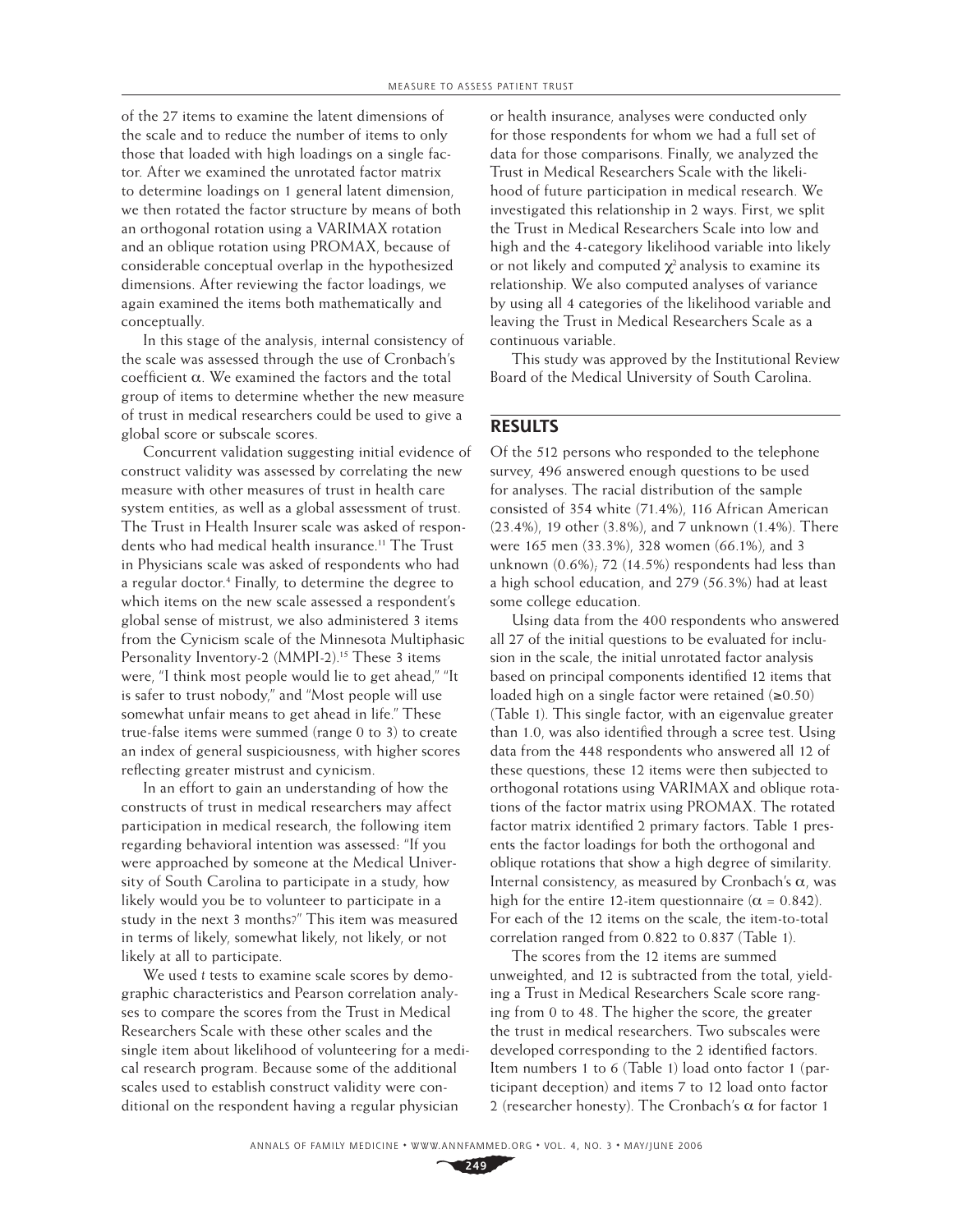#### **Table 1. Item Descriptions, Factor Loadings (Participant Deception, Researcher Honesty), and Item to Total Correlation of the Trust in Medical Researchers Scale**

| No. |                                                                                                                                       | Orthogonal<br><b>Rotation</b> |           | <b>Oblique</b><br><b>Rotation</b> |           | $\alpha$ If<br>Item Is |
|-----|---------------------------------------------------------------------------------------------------------------------------------------|-------------------------------|-----------|-----------------------------------|-----------|------------------------|
|     | <b>Item</b>                                                                                                                           |                               | <b>RH</b> | <b>PD</b>                         | <b>RH</b> | <b>Deleted</b>         |
| 1   | To get people to take part in a study, medical researchers usually do not explain<br>all of the dangers about participation.*         | 0.445                         | 0.415     | 0.536                             | 0.514     | 0.829                  |
| 2   | Participants should be concerned about being deceived or misled by medical<br>researchers.*                                           | 0.614                         | 0.176     | 0.639                             | 0.326     | 0.833                  |
| 3   | Usually, researchers who make mistakes try to cover them up.*                                                                         | 0.611                         | 0.346     | 0.679                             | 0.490     | 0.824                  |
| 4   | Medical researchers act differently toward minority subjects than toward white<br>subjects.*                                          | 0.671                         | 0.184     | 0.695                             | 0.348     | 0.829                  |
| 5   | Medical researchers unfairly select minorities for their most dangerous research<br>studies.*                                         | 0.780                         | 0.169     | 0.798                             | 0.361     | 0.823                  |
| 6   | Some medical research projects are secretly designed to expose minority groups<br>to diseases such as AIDS.*                          | 0.700                         | 0.062     | 0.693                             | 0.237     | 0.833                  |
| 7   | Medical researchers are generally honest in telling participants about different<br>treatment options available for their conditions. | 0.129                         | 0.655     | 0.292                             | 0.666     | 0.834                  |
| 8   | Usually, medical researchers tell participants everything about possible dangers.                                                     | 0.255                         | 0.667     | 0.417                             | 0.710     | 0.827                  |
| 9   | All in all, medical researchers would not conduct experiments on people without<br>their knowledge.                                   | 0.046                         | 0.681     | 0.219                             | 0.671     | 0.837                  |
| 10  | Most medical researchers would not lie to people to try to convince them to<br>participate in a research study.                       | 0.143                         | 0.614     | 0.295                             | 0.630     | 0.835                  |
| 11  | In general, medical researchers care more about doing their research than about<br>the participants' medical needs.*                  | 0.355                         | 0.522     | 0.476                             | 0.595     | 0.829                  |
| 12  | Researchers are more interested in helping their careers than in learning about<br>health and disease.*                               | 0.453                         | 0.545     | 0.578                             | 0.642     | 0.822                  |

is 0.776 and for factor 2 is 0.749. The subscale scores are calculated as follows:

Participant deception = [(sum of items 1 to  $6$ ) – 6]  $*$  2.

Researcher honesty =  $[(sum of$ items 7 to  $12$ ) – 6]  $*$  2.

The range of each subscore is the same as for the overall Trust in Medical Researchers Scale (0 to 48). As with the overall score, higher scores indicate greater trust in medical researchers. The participant deception subscale was correlated with the researcher honesty subscale at  $r = .60 (P = .001)$ .

Means and standard deviations were calculated for each score and for various race, sex, age, and education groups (Table 2). White respondents  $(28.7 \pm 5.6)$  had higher scores on the full scale than African American respondents  $(24.1 \pm 6.9)$  $(P < .001)$ . Similarly, white respondents were significantly higher on the participant deception subscale  $(27.8 \pm 6.3)$  than African American respondents  $(22.0 \pm 7.6)$   $(P < .001)$ .

## **Table 2. Means and Standard Deviation for the Overall Trust in Medical Researchers Scale Score and Each of the Subscores by Race**

| <b>Subgroups</b>                     | <b>Number</b>   | Overall<br><b>TIMRS</b>  | Participant<br><b>Deception</b> | <b>Researcher</b><br>Honesty |
|--------------------------------------|-----------------|--------------------------|---------------------------------|------------------------------|
| Sex                                  |                 |                          |                                 |                              |
| White, male                          | 111             | 29.1 (5.5)               | 28.1(6.3)                       | 30.1(5.9)                    |
| White, female                        | 208             | 28.6(5.6)                | 27.7(6.3)                       | 29.5(6.3)                    |
| African American, male               | 32              | $24.7(7.1)$ *            | $22.1(8.2)$ *                   | $27.3(7.6)$ *                |
| African American, female             | 73              | $23.9(6.8)$ <sup>†</sup> | $22.0(7.4)$ <sup>†</sup>        | 25.8 (7.8) <sup>†</sup>      |
| Other, male                          | 10 <sup>°</sup> | 24.8 (4.5)               | 26.0(7.2)                       | 23.6(5.9)                    |
| Other, female                        | 6               | 24.7(4.1)                | 23.7(4.5)                       | 25.7(5.1)                    |
| Age                                  |                 |                          |                                 |                              |
| White, $<$ 55 y                      | 159             | 29.6 (5.4)               | 28.7(6.1)                       | 30.5(6.0)                    |
| White, $\geq 55$ y                   | 161             | 28.0 (5.6) <sup>‡</sup>  | $26.9(6.4)$ <sup>#</sup>        | 29.0 (7.0) <sup>‡</sup>      |
| African American, <55 y              | 69              | 24.8 $(6.7)^{\ddagger}$  | $22.7(7.9)^{\ddagger}$          | $26.9(7.4)$ <sup>#</sup>     |
| African American, ≥55 y              | 33              | 22.7 $(7.0)^{5}$         | 20.6 $(6.9)^{5}$                | 24.8 $(8.1)$ <sup>§</sup>    |
| <b>Education</b>                     |                 |                          |                                 |                              |
| White, $\leq$ high school            | 130             | 27.5(5.3)                | 26.2(6.2)                       | 28.9 (5.9)                   |
| White, $\ge$ some college            | 190             | 29.6 (5.6)               | 28.9(6.1)                       | 30.3(6.1)                    |
| African American, $\leq$ high school | 64              | 24.3(6.2)                | 22.0(5.6)                       | 26.6 (7.3)                   |
| African American, ≥ some college     | 41              | 23.9 (7.9)               | 22.1 (9.1)                      | 25.7 (8.4) <sup>1</sup>      |

TIMRS = Trust in Medical Researches Scale.

\* Signifi cantly different from white males participants (*P* <.05).

† Signifi cantly different from white female participants (*P* <.05).

‡ Signifi cantly different from white participants <55 years (*P* <.05).

§ Significantly different from white participants ≥55 years ( $P < .05$ ).

|| Signifi cantly different from white participants with high school education or less (*P* <.05).

 $\int$  Significantly different from white participants with at least some college education ( $P < .05$ ).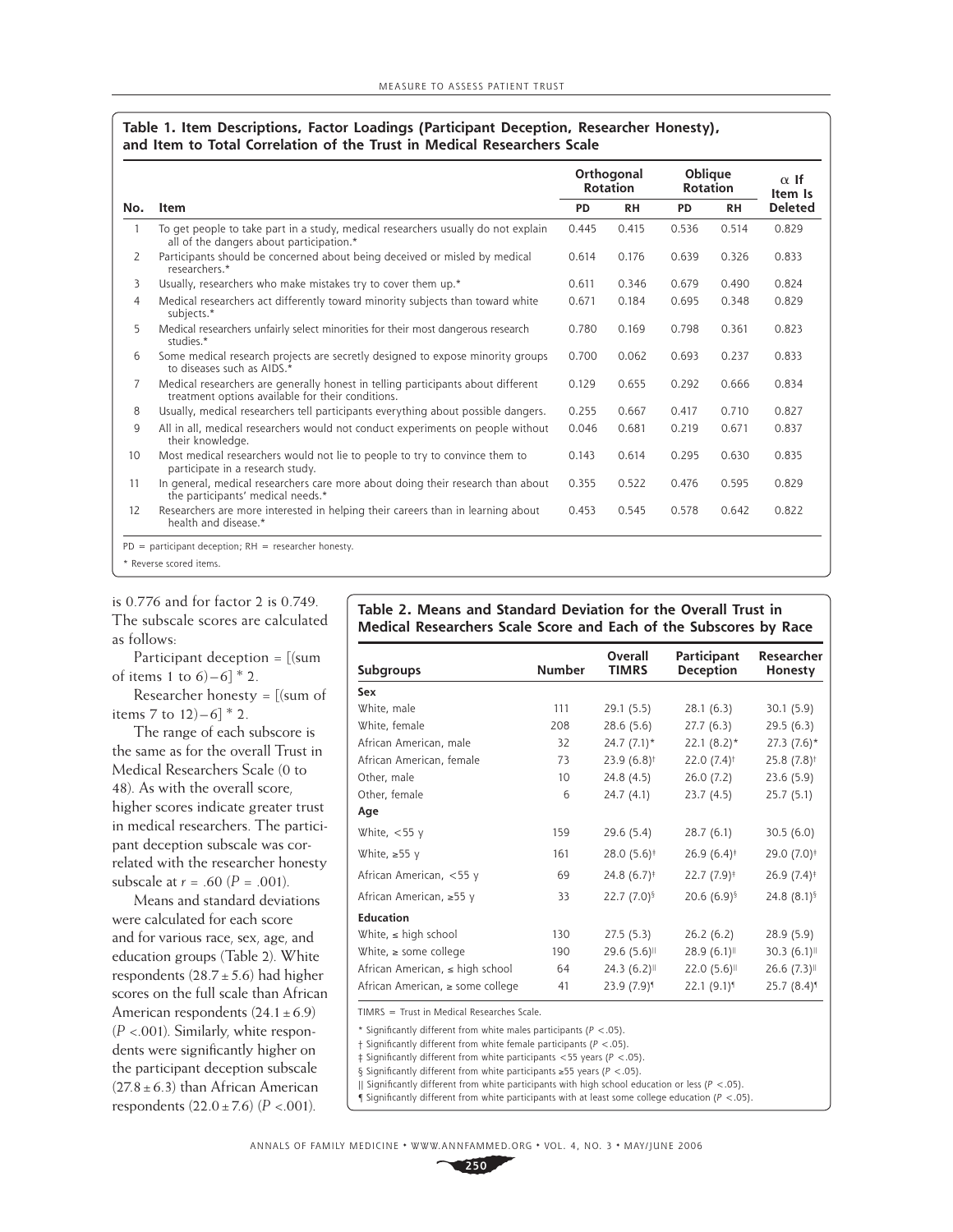White respondents also scored significantly higher on the researcher honesty subscale  $(29.7 \pm 6.1)$  than African American respondents  $(26.3 \pm 7.7)$   $(P < .001)$ .

Within racial groups (white, African American, other) there were no differences by sex in mean scores for the overall scale or for the subscales (Table 2). There were too few respondents in the "other" racial group  $(n = 16)$ to make statistically significant comparisons. African American respondents of both sexes scored significantly lower than white respondents of the same sex on the overall scale, as well as on both of the subscales (*P* <.05).

White respondents aged less than of 55 years scored significantly higher on the overall scale and on the 2 subscales than white respondents aged 55 years and older. The same trend was observed for African American respondents, but the differences were not significant  $(P > .05)$  because of the smaller sample numbers. In comparison by race within each age-group, African American respondents scored significantly lower than white respondents  $(P < .05)$ .

White respondents with at least some college education scored significantly higher on the overall Trust in Medical Researchers Scale than white respondents with a high school education or less. They also scored significantly higher on the 2 subscales (*P* <.05). For African American respondents, there were no significant differences in mean scores between the education groups. African American respondents of both education groups scored significantly lower than their white counterparts on the overall scale and on the 2 subscales.

Some evidence toward construct validity is found from the correlation analyses between the Trust in Medical Researchers Scale overall score and the 2 subscales with other trust scales (Table 3).

Any respondent who gave a neutral response to every item would score 24. Respondents who scored at least 24 on the overall Trust in Medical Researchers Scale or either of the 2 subscales were much more likely to say that they would be likely or somewhat likely to volunteer to participate in a research program than respondents who scored less than 24 (Table 4). When ANOVAs were

**Table 4. Relation of Trust in Medical Researchers Scale Scores by Likelihood of Volunteering to Participate in Future Research**

| <b>Scores</b>                                 | <b>Percent Likely</b><br>to Volunteer | $\chi^2$ P Value |  |  |  |
|-----------------------------------------------|---------------------------------------|------------------|--|--|--|
| <b>Overall TIMRS</b>                          |                                       |                  |  |  |  |
| < 74                                          | 49.1                                  |                  |  |  |  |
| >24                                           | 71.4                                  | $-.001$          |  |  |  |
| <b>Patient deception</b>                      |                                       |                  |  |  |  |
| 24                                            | 57.5                                  | $-.01$           |  |  |  |
| >24                                           | 69.9                                  |                  |  |  |  |
| <b>Researcher honesty</b>                     |                                       |                  |  |  |  |
| < 24                                          | 45.5                                  | $-.001$          |  |  |  |
| >24                                           | 71.0                                  |                  |  |  |  |
| $TIMRS = Trust in Medical Researchers Scale.$ |                                       |                  |  |  |  |

computed with the 4-category likelihood variable and the Trust in Medical Researchers Scale as a continuous variable, the full scale ( $F = 9.64$ ,  $df = 3$ ,  $P = .001$ ), the participant deception subscale  $(F = 4.67, df = 3, P = 1)$ .003), and the researcher honesty subscale (F = 12.33, *df*  $= 3, P = .001$ , all yielded significant relationships with likelihood of future participation in medical research.

## **DISCUSSION**

A person's trust in medical researchers is a barrier to participation in medical research. We have created the Trust in Medical Researchers Scale, a short self-administered scale with good psychometric properties that can assess an person's trust in medical researchers. The Trust in Medical Researchers Scale differentiates African American respondents from white respondents, as well as by the stated likelihood of participation in future research. Thus, there appears to be substantial potential utility of the Trust in Medical Researchers Scale for investigators trying to recruit ethnic populations that historically have been hard to reach.

If future investigations into the utility of this scale appear promising, we envision researchers using it to

> screen populations of interest regarding mistrust in medical researchers. For example, if an investigator is interested in recruiting a racially diverse sample for participation in an Alzheimer's study, then this scale could be administered to a representative sample of the community to identify issues that might affect recruitment. Investigators could then subsequently tailor their recruitment efforts or community education of the project based on the information

**Table 3. Pearson Correlation Coefficients Between the Trust in Medical Researchers Scale and Subscale Scores With Other Established Trust Measures: Health Insurance Trust Scale, Trust in Physicians Scale, Cynicism**

| <b>Trust in Medical</b><br><b>Researchers Scale</b> | <b>Health Insurance</b><br><b>Trust Scales</b> | Trust in<br><b>Physicians Scale</b> | Cynicism  |
|-----------------------------------------------------|------------------------------------------------|-------------------------------------|-----------|
| Total scale                                         | $0.290*$                                       | $0.263*$                            | $-0.380*$ |
| Participant deception subscale                      | $0.281*$                                       | 0.183 <sup>†</sup>                  | $-0.377*$ |
| Researcher honesty subscale                         | $0.248*$                                       | $0.300*$                            | $-0.305*$ |
| * $P < 0.01$ .<br>$+ P < .005.$                     |                                                |                                     |           |